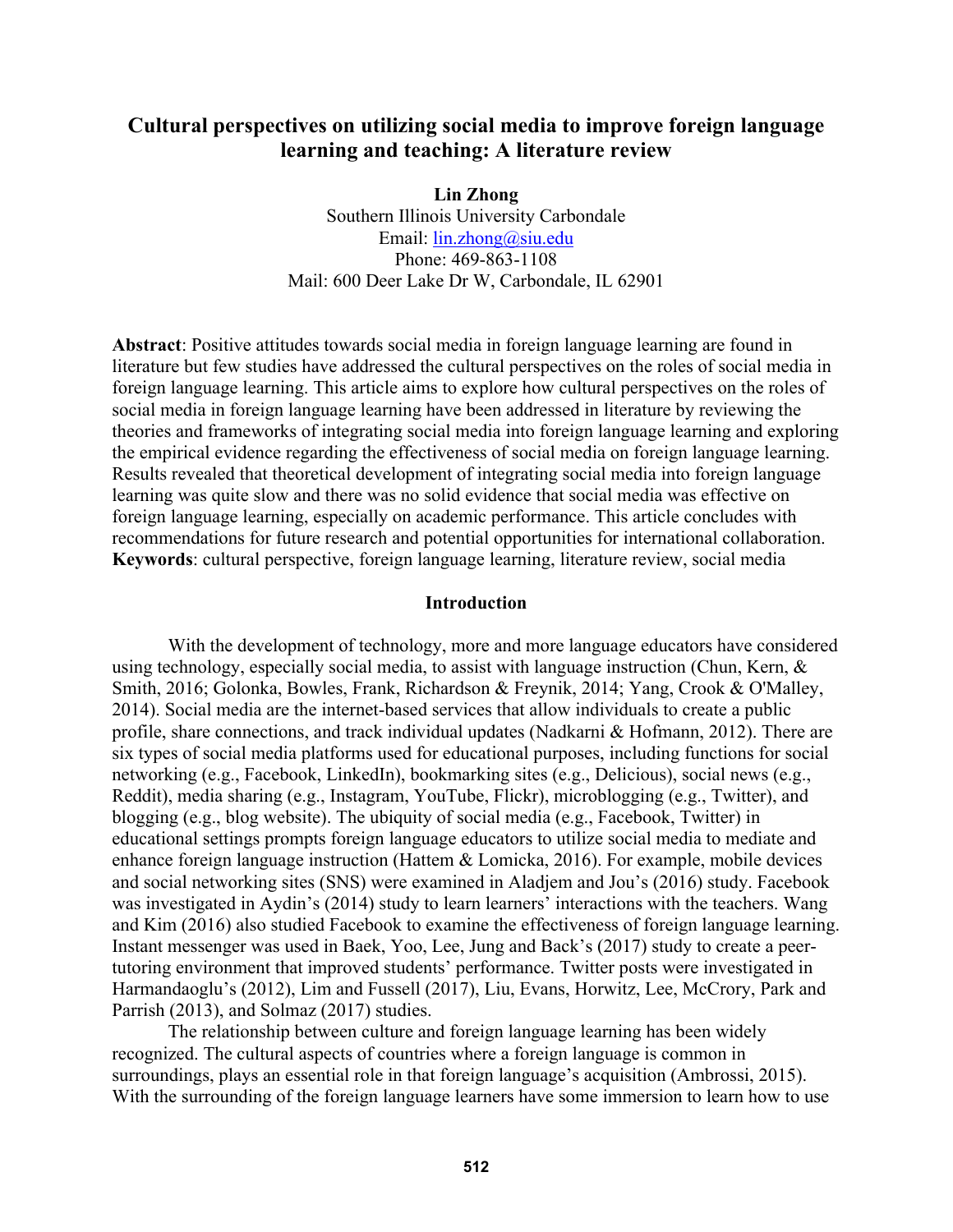words, rules, and knowledge to see, understand, and communicate through multicultural and cross-cultural activities (Heidari, Ketabi & Zonoobi, 2014; Keesing, 1974). Brown (1994) described that "language is a part of culture and culture is a part of language (*p*. 165)". Language is one of the visible parts of culture and it is shaped and influenced by the culture (Jiang, 1994; Zhong  $\&$  Xu, 2019). Language serves as the media to make people understand the beauty of diverse culture. In other words, culture and language cannot be independent of each other. Although there is no clear definition of culture, in foreign language learning, culture was interpreted as the deposit of knowledge, beliefs, and artifacts (Samovar, Porter, & Stefani, 2000), the ability to communicate with people in other cultures (Lusig & Koester, 1996; Tananuraksakul, 2015; Zhong, 2016), four senses (Adaskou, Britten, & Fahsi, 1990), and four perspectives (Robinson, 1985).

However, when social media was utilized to design foreign language learning environments, culture as an essential role in learning a foreign language learning has been rarely discussed. Research regarding social media mainly focuses on the effectiveness on academic performance (Barrot, 2016; Jones, 2014; Kamnoetsin, 2014; Mompean & Fouz-Gonzalez, 2016; Wang, 2017; Zhong & Hartsell, 2015), attitudes towards using social media in foreign language learning (Akbari, Eghtesad, & Simons, 2012; Baſöz, 2016; Gamble & Wilkins, 2014; Lin, Warschauer, & Blake, 2016; Momcilovic & Petrovic, 2016; Rahimi, Azhan, Normeza & Baharudin, 2015; Sorensen, 2013), motivation and anxiety (Akbari, Naderi, Simons, & Pilot, 2016; Hsiao & Broeder, 2014; Gabarre, Gabarre, Din, Shah & Karim, 2016; McCarty, 2011), engagement and interaction (Akbari, Naderi, Simons, & Pilot, 2016; Boonkit, 2011; Fewell, 2014; Mondahl & Razmerita, 2014), and online identity (Dressler & Dressler, 2016). Studies regarding the roles of culture in social media environments as well as whether the integration of social media in foreign language learning has improved the language learners' cultural understandings of that new language are scarce. It is still unknown that how instructional designers and language educators should address culture in social media learning environments.

In order to gain a full picture of the effectiveness of foreign language learning in social media environments and to understand the cultural perspectives on the role of social media in foreign language learning, this study (1) reviewed the theories and frameworks of integrating social media into foreign language instruction, (2) examined the empirical evidence of the effectiveness of social media in foreign language learning, and (3) investigated culture's roles in social media environments in foreign language learning. In this study, investigation of foreign language learning focused on four aspects: listening, speaking, reading, and writing. Culture in this study was interpreted by using Robinson's (1985) conceptualization, which includes behaviorist, functionalist, cognitive and symbolic. Robinson's (1985) definition is adopted in this study because this framework considers culture not only as a process of understanding and interpreting a phenomenon but also a cultural product that can be passed from generation to generation. Robinson (1985) noted that the development of cultural versatility is important to help learners meet the demands of an increasingly multicultural world. According to Robinson (1985), behaviorists consider culture as a set of patterned behaviors. Functionalists believe culture is to make sense of the behaviors. Foreign language learning is to understand and make sense of the patterned behaviors through listening, speaking, reading, and writing. Cognitivists view culture as a process of interpretation and symbolists define culture as the product of interpretation. For cognitivists, foreign language learning is to interpret the incoming data from the culture through listening, speaking, reading, and writing. For symbolists, foreign language learning requires the understanding and interpreting of cultural products, such as literacy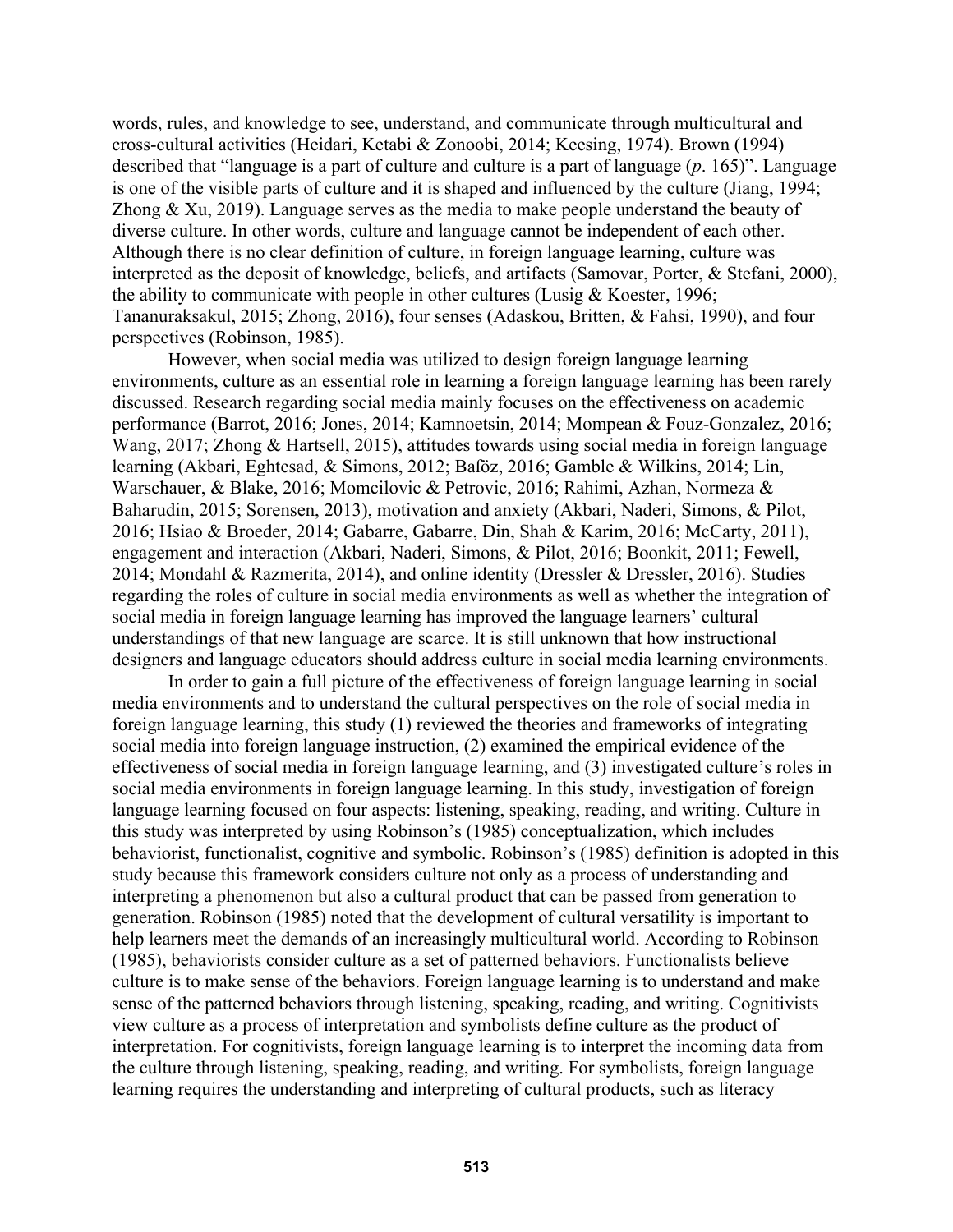achievement, artistic achievement, and historical development, through listening, speaking, reading, and writing. Thus, the following questions are explored in this study:

1. How are theory and framework used to integrate social media into foreign language learning and how have these been developed?

2. What empirical evidence of the effectiveness of social media in foreign language learning is found in research?

3. How have the cultural aspects of countries that use the language been addressed in literature?

### **Method**

This study systematically searched the following specialized database: EBSCHOhost, ERIC, and Education Abstract. Additional Google Scholar searches were performed. Search keywords included Facebook, Twitter, Google plus, foreign language learning, language and cultural learning, social media, social media in language learning, social networking, and blogs. Social media (i.e., ResearchGate) was also used to outsource to other researchers inviting their collective input. Content analysis was performed to identify all the literature published in refereed journals from 2009 to 2018. Content analysis was chosen as the data collection method because this method helps researchers combine the articles that are similar to each other in the light of the themes and helps to convert the themes into readable forms for readers (Bauer, 2000). The article selection criteria are:

(a) Academic publications, including academic journals, conference proceedings, and workshop proceedings;

(b) Articles that focuses on foreign language learning, including reading, writing, listening, and speaking;

(c) Articles that have integrated social media into the foreign language instruction.

There were 221 articles that met the inclusion criteria after duplicated articles were excluded. The quality of the article was assessed with the following rubrics:

(a) Sampling method is representative of the population;

(b) Findings are clearly presented.

After the selection and assessment of the articles, 64 articles were identified for this study. Among the 64 articles, only six articles were identified as empirical studies, most of which were quantitative studies. Most qualitative studies did not meet the requirement of triangulation, which is a common effort to ensure validity and reliability of research. The identified 64 studies were examined based on the research questions. Also, theoretical frameworks, context in which the study was conducted, names of social media, purposes of using social media in foreign language learning, frameworks or theories used in the study, research methods, and the effectiveness of the utilizing social media tools were analyzed in detail to generate possible themes. Next, researchers conducted another round of analysis to check the classification accuracy of the articles. Descriptive analysis was utilized to synthesize all the articles and interpret the emerging themes.

#### **Results**

The review of the selected articles identfied 22 different theories and frameworks. Among the 22 theories and frameworks, social constructivist theory is the mostly used theory,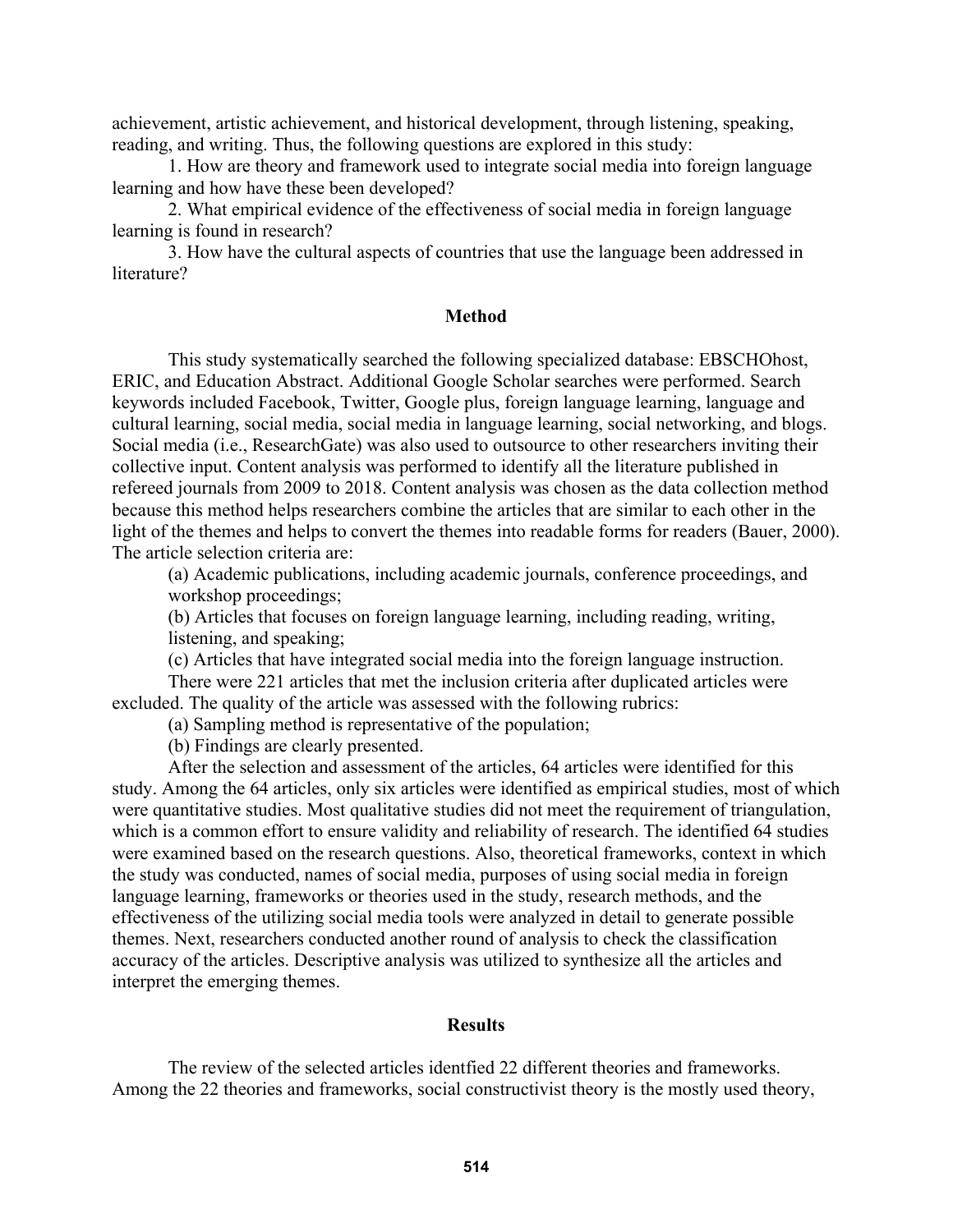following by technology acceptance model (TAM), sociocultural theory, and social presence & learning community. Other theories, such as self-determination theory, computer-assisted language learning, and social cognitive theory, are also used to study foreign language learning in social media supported learning environment. It is also noticed that most theories and frameworks (69%) were utilized to investigate online interaction, online collaboration, emotional satisfaction such as motivation and confidence, and attitudes towards the ease and usefulness of social media in foreign language learning. Only nine theories or frameworks (31%) were used to examine student's learning performance (see Table 1). Table 1

| Theory/Framework                                                                                                                                                                                                                                                                                            | Social<br>Media                   | Country/Context                                | Purposes                                                 | <b>Literature Sources</b>         |
|-------------------------------------------------------------------------------------------------------------------------------------------------------------------------------------------------------------------------------------------------------------------------------------------------------------|-----------------------------------|------------------------------------------------|----------------------------------------------------------|-----------------------------------|
| Asynchronous<br>learning                                                                                                                                                                                                                                                                                    | Twitter                           | Saudi EFL<br>learners                          | EFL writing                                              | Ahmed, 2015                       |
| (a) the Input-<br>Interaction-Output<br>(IIO) model (Block,<br>$2003$ ; (b) the<br>sociocultural/activity<br>theory (Lantolf,<br>$2000$ ; (c) current L2<br>grammar learning<br>theory (Ellis, 2006);<br>and (d) computer-<br>assisted language<br>learning (CALL)<br>theory (Levy $&$<br>Stockwell, 2006). | Wiki site                         | Taiwan<br>undergraduate<br><b>EFL</b> students | Undergraduate<br>EFL grammar<br>achievement              | Singman, 2012                     |
| E-portfolio theory                                                                                                                                                                                                                                                                                          | Facebook<br>based e-<br>portfolio | Philippine                                     | <b>ESL</b> writing                                       | Barrot, 2016                      |
| Task-based language<br>teaching                                                                                                                                                                                                                                                                             | Facebook                          | Thai<br>undergraduate<br>students              | <b>EFL</b><br>undergraduate<br>students<br>reading       | Boonkit, 2011                     |
| Socio-cognitive<br>learning                                                                                                                                                                                                                                                                                 | Facebook                          | Thai students                                  | Writing<br>behavior                                      | Kamnoetsin, 2014                  |
| Mobile learning                                                                                                                                                                                                                                                                                             | WeChat                            | Chinese EFL<br>students                        | Utilization<br>evaluation in<br>English<br>pronunciation | Wang, 2017                        |
| Long's $(1996)$ social<br>interaction<br>hypothesis                                                                                                                                                                                                                                                         | Facebook<br>group                 | Iranian EFL<br>learners                        | <b>TOEFL</b> score                                       | Khoshnoud<br>& Karbalaei,<br>2014 |

| Theories and frameworks used to integrate social media in foreign language learning |  |  |
|-------------------------------------------------------------------------------------|--|--|
|                                                                                     |  |  |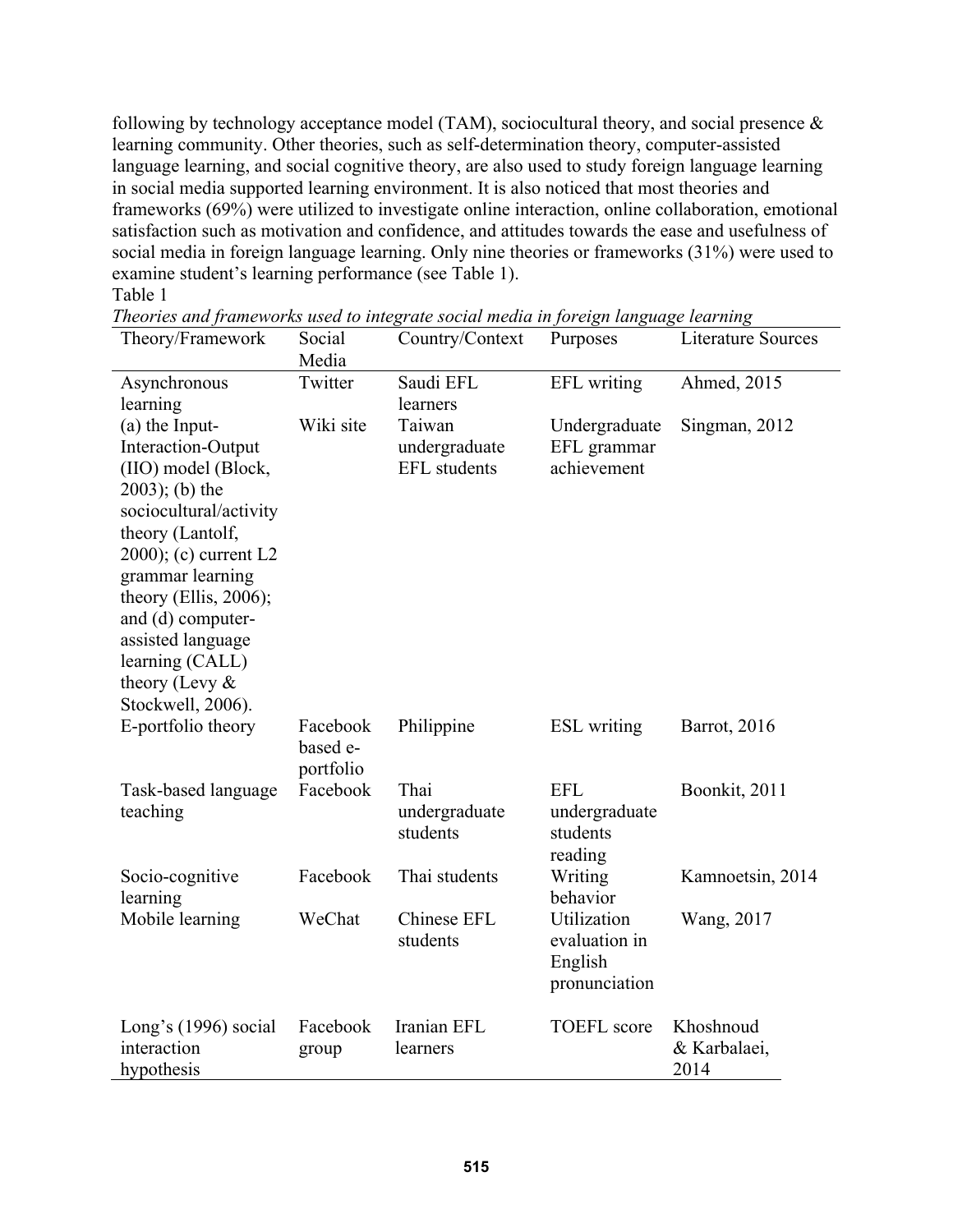| Self-Determination | Facebook | Iranian PhD | <b>TOEFL</b> score | Akbari,     |
|--------------------|----------|-------------|--------------------|-------------|
| Theory             |          | students    |                    | Pilot, $&$  |
|                    |          |             |                    | Simons,     |
|                    |          |             |                    | 2015        |
| Astin's theory of  | Facebook | Iranian PhD | TOEFL score        | Akbari,     |
| student engagement |          | students    |                    | Naderi,     |
|                    |          |             |                    | Simons, $&$ |
|                    |          |             |                    | Pilot, 2016 |

From Table 1, Facebook was the most widely used tool which accounted for 73% of the entire social media tools. The study subjects were mainly Saudi EFL students, Iranian EFL students, and Thailand EFL students. However, social media tools used to examine foreign language learning performance as shown in Table 1, Facebook only counts for 50%. Other tools such as Wiki site, WeChat, and Twitter were also used to improve foreign language learning performance. The contexts of using social media tools in foreign language learning were different. Twitter was used in Saudi EFL to improve students' writing while WeChat was utilized to help Chinese EFL students with English pronunciation.

Researchers then examined the six empirical studies that contained social media usage in foreign language learning. The six empirical studies are organized in Table 2 according to different countries, research method, and the effectiveness on foreign language learning performance.

### Table 2

| Theory/Framework                                                                  | Social Media      | Country/<br>Context                         | Research<br>Method | Effectiveness         | Literature<br>Source                             |
|-----------------------------------------------------------------------------------|-------------------|---------------------------------------------|--------------------|-----------------------|--------------------------------------------------|
| Asynchronous<br>learning                                                          | Twitter           | Saudi<br><b>EFL</b><br>learners             | Quantitative       | Writing               | Ahmed, 2015                                      |
| Long's $(1996)$<br>social interaction<br>hypothesis                               | Facebook<br>group | Iranian<br><b>EFL</b><br>learners           | Quantitative       | <b>TOEFL</b><br>score | Khoshnoud<br>& Karbalaei,<br>2014                |
| Self-Determination<br>Theory                                                      | Facebook          | Iranian<br>PhD<br>students                  | Quantitative       | <b>TOEFL</b><br>score | Akbari, Pilot,<br>& Simons,<br>2015              |
| Astin's theory of<br>student engagement                                           | Facebook          | Iranian<br>PhD<br>students                  | Quantitative       | <b>TOEFL</b><br>score | Akbari,<br>Naderi,<br>Simons, $&$<br>Pilot, 2016 |
| Technology<br>Acceptance Model<br>(TAM)                                           | Facebook          | Thailand<br>undergrad<br>uate<br>students   | Quantitative       | Writing               | Kitchakarn,<br>2016                              |
| (a) the Input-<br>Interaction-Output<br>(IIO) model (Block,<br>$(2003)$ ; (b) the | Wiki site         | Taiwan<br>undergrad<br>uate EFL<br>students | Quantitative       | Writing               | Singman,<br>2012<br>(dissertation)               |

*Empirical evidence of the effectiveness of social media in foreign language learning*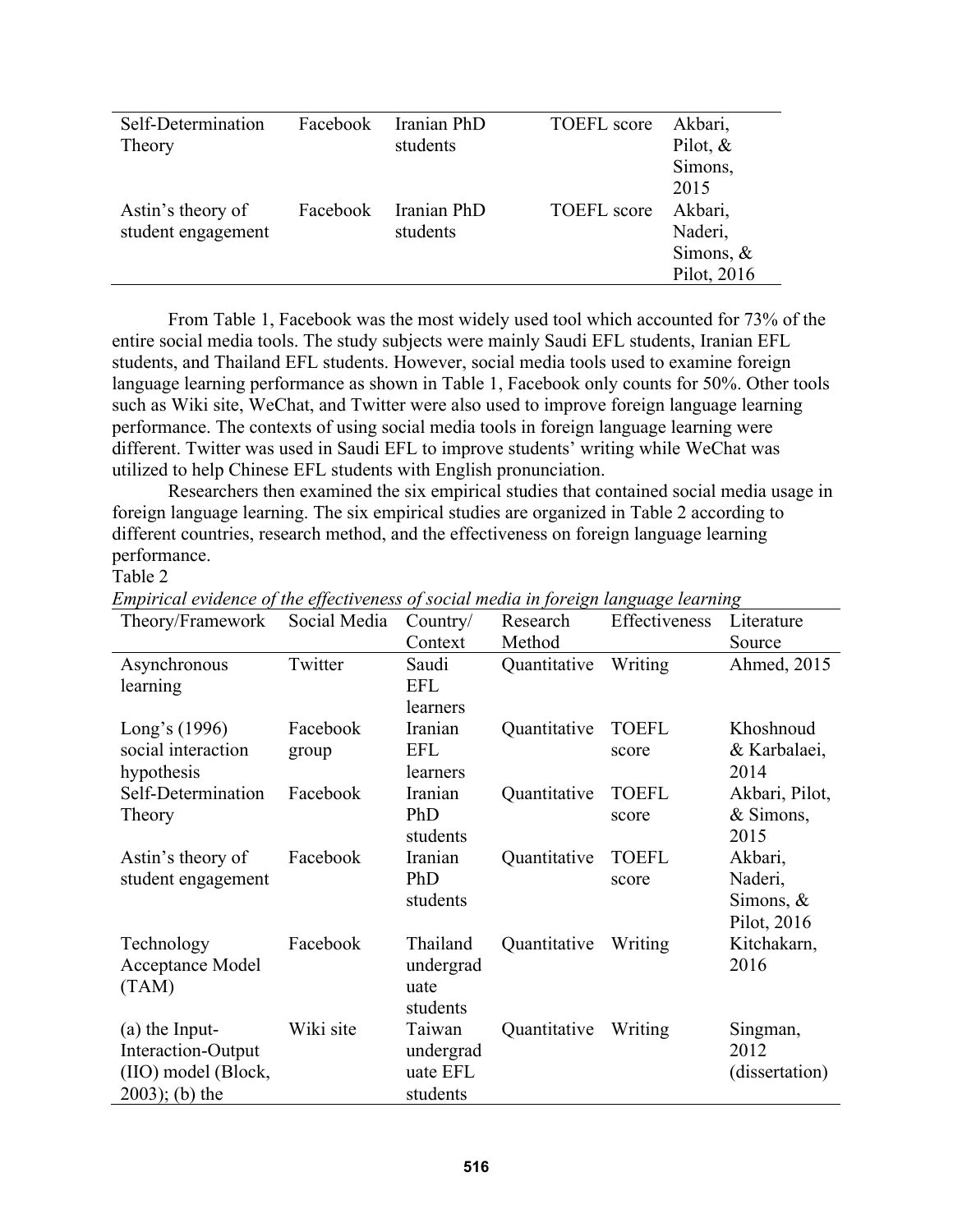| sociocultural/activit  |
|------------------------|
| y theory (Lantolf,     |
| $2000$ ; (c) current   |
| L <sub>2</sub> grammar |
| learning theory        |
| $(Ellis, 2006)$ ; and  |
| $(d)$ computer-        |
| assisted language      |
| learning (CALL)        |
| theory (Levy $\&$      |
| Stockwell, 2006).      |

As shown in Table 2, effectiveness of social media on foreign language learning was found primarily in English writing among the six studies. The other three studies reported effectiveness on TOEFL score. When research methods were examined, all the six articles were found to be quantitative studies. Although qualitative empirical studies were found in literature, no qualitative studies qualified as empirical studies due to methods of validity, especially triangulation. Thus, qualitative evidence was not found from our review. In terms of the context, three studies were conducted in Iran (50%). The other three studies were separately conducted in Taiwan, Saudi Arabia, and Thailand, separately.

#### **Discussion**

### *Research question 1: How are theory and framework used to integrate social media into foreign language learning and how have these been developed?*

Result reveals that large amounts of different theories and frameworks have been utilized for different purposes to assist with the integration and utilization of social media in foreign language learning. For example, TAM was used to predict a students' attitudes towards the ease of use and usefulness of using social media in foreign language learning, while social constructivist theory was used to understand students' online interactions and collaborations. Empirical evidence found that social media had the potential to improve students' writing skills, especially grammar and writing fluency (Kitchakarn, 2016). Dizon (2016) reported that students made significant improvement on writing fluency when Facebook was introduced in class. If TOEFL score could be considered as learning performance as reported by Akbari, Pilot, and Simons (2015), Akbari, Naderi, Simons, and Pilot (2016), and Khoshnoud and Karbalaei (2014), we could also make the case that social media, especially Facebook, could improve a student's learning performance.

The utilization of social media was found to have contextual features (Derakhshan, & Hasanabbasi, 2015; Richards, 2015). The use of social media is different and depends on the context. It seems that there was a relationship between the choice of social media tools and the context of using those tools. The analysis also revealed that theoretical development was quite slow in foreign language learning supported by social media. Theoretical understanding of these frameworks and interpretation for subsequent application relied heavily on theories from other disciplines, such as social constructivist theory. However, the borrowed theories may not be not sufficient and appropriate to understand the unique characteristics of the foreign language learning process in social media settings. For example, Akbari, Naderi, Simons, and Pilot (2016) utilized self-determination theory in the study and TOEFL score was examined to determine the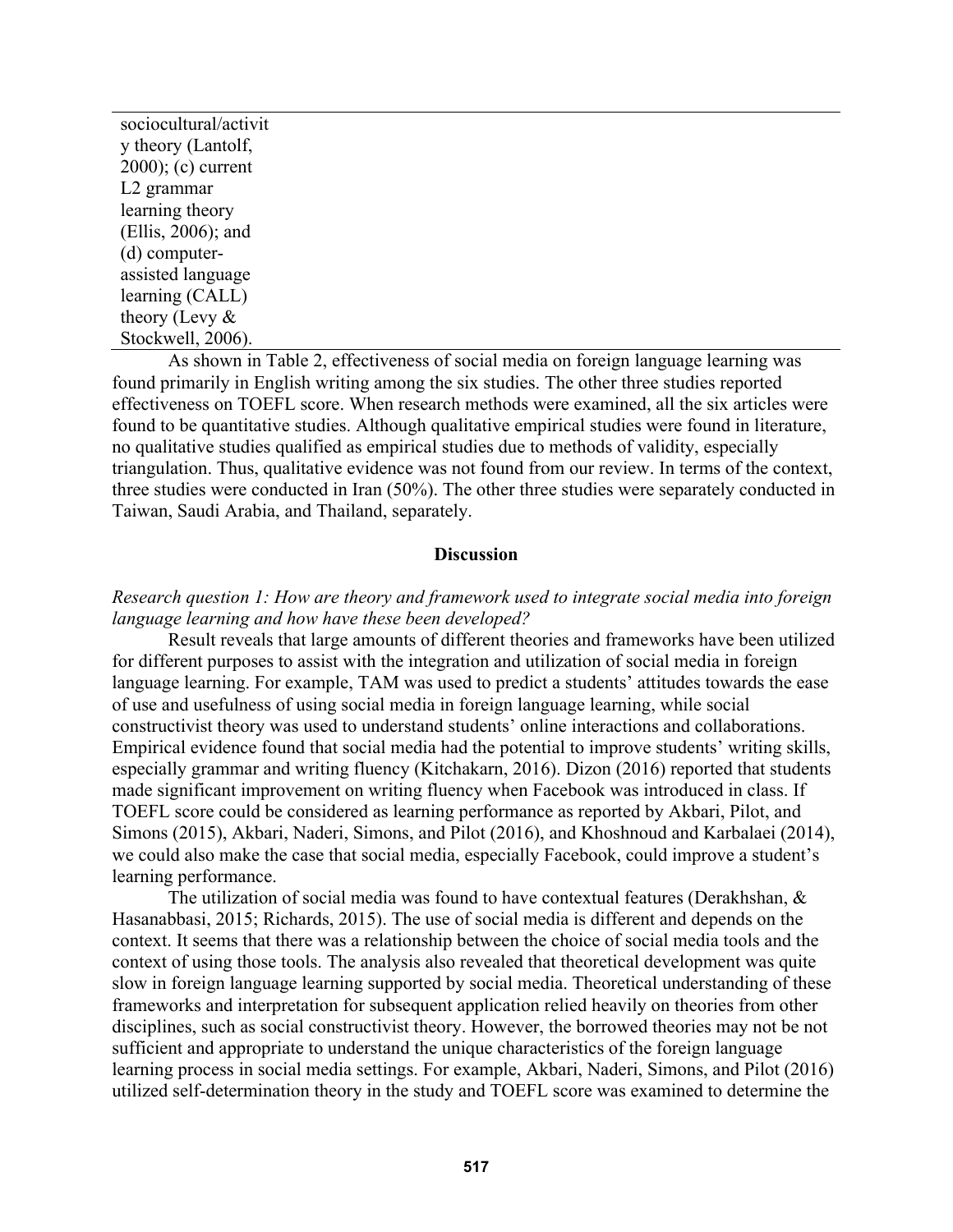effectiveness of Facebook. Social media environments require foreign language learners to not only remember the language codes but also utilize those codes immediately to make sense of people's behaviors, interpret the symbols, and understand the culture. However, selfdetermination is a theory of motivation and is concerned with people's inherent growth; it is insufficient to understand the foreign language learning process and conclude that social media is effective in improving foreign language learning performance. Unfortunately, theories or frameworks regarding the foreign language learning process are scarce in literature. *Research question 2: What empirical evidence of the effectiveness of social media in foreign language learning is found in research?* 

The analysis reveals that the effectiveness of social media in learning depended on the characteristics of the tools chosen and the instructional goals as shown in Liu, Abe, Cao, Liu, Ok, Park, Parrish and Sardegna's (2015) study. Most social media, such as Facebook and Twitter, are text-based tools that require users to make written posts (Dogoriti, Pange, & Anderson, 2014). Students could develop writing skills through making their own posts and reading other students' posts. Few studies have carefully considered the characteristics of the tools and how these tools' characteristics could be utilized to achieve the instructional goals. This may be the reason that why much empirical evidence was only found in English writing, not in the areas of speaking, listening, and reading. Although empirical evidence was found in writing skills, it cannot be generalized that social media was effective in improving foreign language learning and specifically, it cannot be generalized to other areas of speaking, reading, and listening. For future research the effectiveness of social media in reading, speaking, and listening needs further investigation.

### *Research questions 3: How have the cultural aspects of countries that use the language have been addressed in literature?*

Regarding the culture in foreign language learning, although the link between culture and foreign language learning has been widely recognized, the roles of culture have rarely been addressed in the studies focusing on social media supporting foreign language learning. However, there are theoretical discussions in literature that support the potential of social media in the area of functional and cognitive perspectives of the culture. Hasan, Rashid, Yunus, Mohamed, and Zulkifli, (2016) advocated that sociocultural theory could be used as a framework to understand how social media facilitated students to make sense of people's behaviors in another culture. They explained that sociocultural theory emphasized the social and cultural impact on human behaviors and social media was found to provide an environment to understand those social and cultural impacts through social interaction and collaboration. In Saaty's (2015) study, social constructivist theory and affective filter hypothesis were discussed, suggesting that social media could reduce students' risk-taking and enhance motivations and sense-makings of personal experiences, histories, and beliefs through meaningful interactions. However, empirical evidence was insufficient in demonstrating the effectiveness of social media in supporting the functional and cognitive perspectives. Although effectiveness of social media was found in EFL writing and TOEFL scores as shown in Table 2, behavioral and symbolic perspectives of culture were not found in those studies if the details of the exams were investigated. For example, Ahmed (2015), Dizon (2016), and Wang and Chen (2013) examined students' writing but the details of those writing tasks were not included. Thus, we could not determine whether cultural perspectives were considered; consequently, the studies could not be considered as evidence to support the notion. The same issue was found in the Singman's (2012) and Kitchakarn's (2016) studies, which examined students' grammar but details of the grammar exams were absent.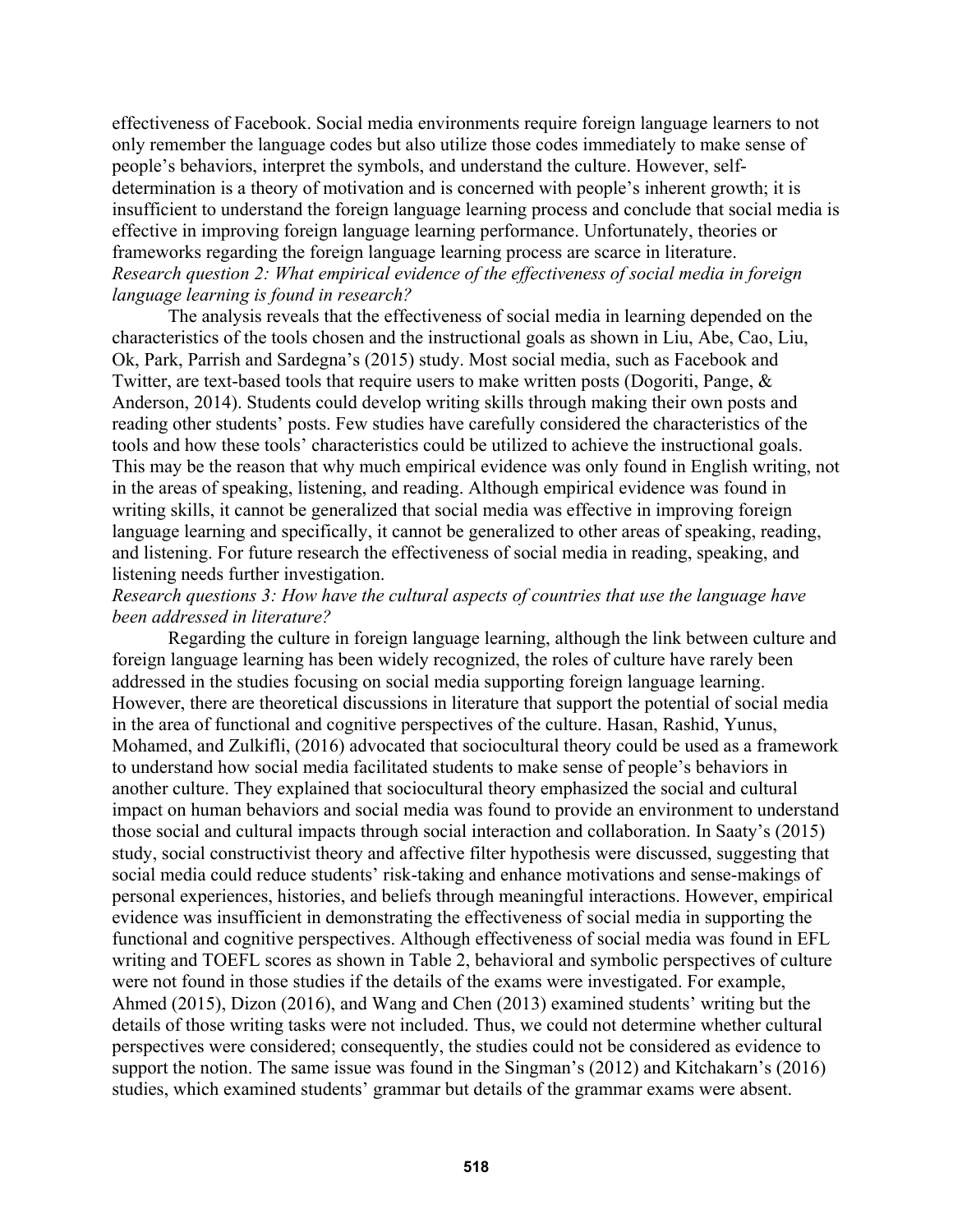In terms of behavioral and symbolic perspectives of culture, neither theoretical discussions nor empirical studies were found in literature. The possible explanation is the absence of learning activities' details in the studies. Thus, it is difficult to determine if researchers have considered behavioral and symbolic perspectives or not. However, the research team for this study believes that these two perspectives have been addressed to some extent in the studies. In addition, Kitchakarn (2016) mentioned that the instructor gave students the writing topics. Therefore, some of the writing topics may have contained the task of describing the reasons of some patterned behaviors or cultural products, such as artistic achievement. A further instructional content analysis is required to determine behavioral and symbolic perspectives of culture in social media supported foreign language learning.

### **Summary**

In summary, research of social media in foreign language is still in infancy stage and the effectiveness of using social media to improve foreign language learning is not as positive as expected by the authors. Although this article only considered foreign learning performance in empirical studies, it was noticed that positive findings are reported in other areas, such as motivation, engagement, interaction, and collaboration. However, in terms of performance, positive finding in foreign language learning was only found in EFL writing.

This contradicting finding may be attributed to the low transformation rate between foreign language learning performance and motivation, engagement, interaction, and collaboration. It has been demonstrated that there is positive relationship between foreign learning performance and motivation, engagement, interaction, and collaboration (Kitchakarn, 2016). However, how much motivation, engagement, interaction, and collaboration can be transformed to learning performance is uncertain. Based on the studies we have reviewed in this article, it seems that the transformation rate from increased motivation, engagement, interaction, and collaboration to learning performance is quite low. Although students are motivated and highly engaged in social media supported foreign language learning environment, effectiveness was only found in EFL writing because most social media are written communication tools and interaction and collaboration occur in written form. It provides more opportunity for students to observe and practice writing, which has improved student's writing performance.

#### **Conclusion**

Although culture does have impact on the choice of social media tools and the subsequent effectiveness of social media in foreign language learning, the main goal remains the same. That is, empowering students with the abilities to communicate with people in other contexts and understand the world from different perspectives through improving students foreign language learning skills, including reading, writing, listening, and speaking. This review has raised some questions that need more research. For example, does social media's presence in foreign language learning classrooms indicate that students are using different ways to construct foreign language in the context of social media? Does the emerging empirical evidence from literature across different cultures confirm the fundamental change of foreign language learning process? More theoretical and and empirical explorations are needed to answer these questions.

Thus, future research can be directed to (a) explore theories and frameworks that developed specifially for integrating social media into foreign language learning, (b) conduct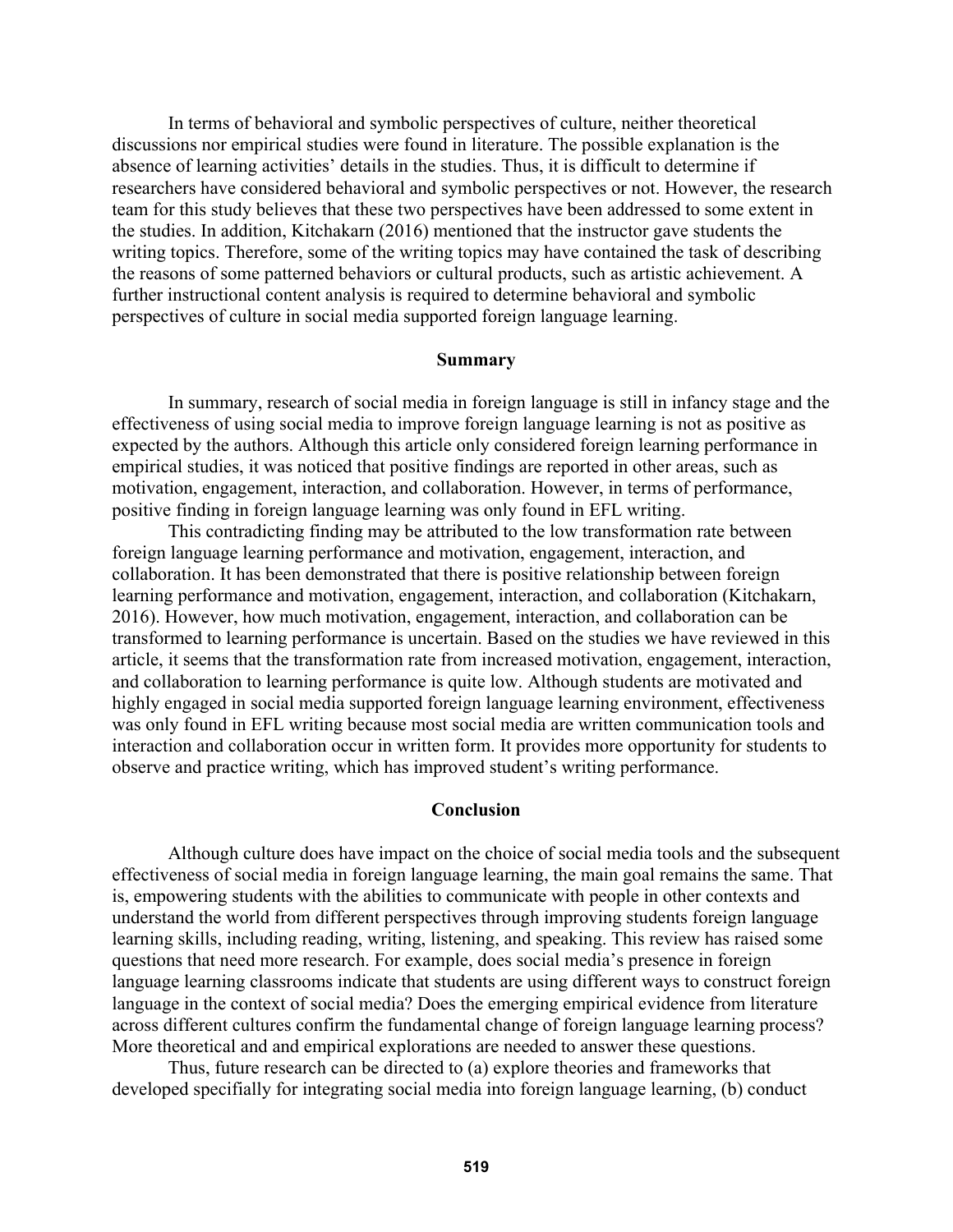more rigorous qualitative studies to explore the foreign language learning process, (c) explore the effectiveness of social media in other areas of foreign language learning performance, especially in speaking, listening, and reading, (d) switch the research interest from examining students' attitudes, engagements, and motivations to understanding foreign language learning process in social media environments and appropriateness of characteristics of social media in supporting the learning process, and (e) understand the digital culture in social media environments and whether exposing foreign language students to the social media environments will enhance their understandings and interpretations of the "true" culture.

In addition, potential international collaboration opportunities are provided in this article to help foreign language educators better support students' learning needs. First, international partners are called to notice the importance of using social media in foreign language learning, along with cultural concern. Second, the lack of theoretical and empirical studies on using social media in foreign language learning needs the world's attention. Last, but not the least, Social media helps students break the geographic boundaries in foreign language learning. We encourage instructors, teachers, scholars worldwide to work together to build an integrated foreign language learning environment via social media, in order to provide a place where our students could have a better access to the foreign language, to the culture of the foreign language, and to the people who speak the language.

## **References**

- Adaskou, K., Britten, D. and Fashi, B. (1990). Design decisions on the 106 cultural content of a secondary english course for morocco. *ELT Journal, 44/1,3-10*.
- Ahmed, M. (2015). The effect of Twitter on developing writing skill in English as a foreign language. *Arab World English Journal, 2*, 134-149.
- Akbari, E. , Eghtesad, S., & Simons, R.J. (2012). *Students' attitudes towards the use of social networks for learning the English language.* Paper presented at ICT for Language Learning International Conference. Retrieved March 28, 2018, from http://conference.pixelonline.net/ICT4LL2012/common/download/Paper\_pdf/357- IBT70-FPAkbari-ICT2012.pdf.
- Akbari, E. e., Naderi, A. a., Simons, R. p., & Pilot, A. a. (2016). Student engagement and foreign language learning through online social networks. *Asian-Pacific Journal of Second & Foreign Language Education*, 1-22. doi:10.1186/s40862-016-0006-7
- Akbari, E., Pilot, A., & Simons, P. R. (2015). Autonomy, competence, and relatedness in foreign language learning through Facebook. *Computers in Human Behavior*, 126. doi:10.1016/j.chb.2015.01.036
- Aladjem, R., & Jou, B. (2016). *Informal language learning in authentic setting, using mobile devices and SNS.* Paper presented at International Association for Development of the Information Society (IADIS) International Conference on e-Learning. Madeira, Portugal. July 1-4, 2016. Retrieved from https://archive.org/details/ERIC\_ED571482.
- Ambrossi, P. (2015). Language and culture in foreign language teaching. *Exploring Education and Childhood: From Current Certainties to New Visions*, 117-29.
- Aydin, S. (2014). Foreign language learners' interactions with their teachers on Facebook. *System*, *42*, 155-163.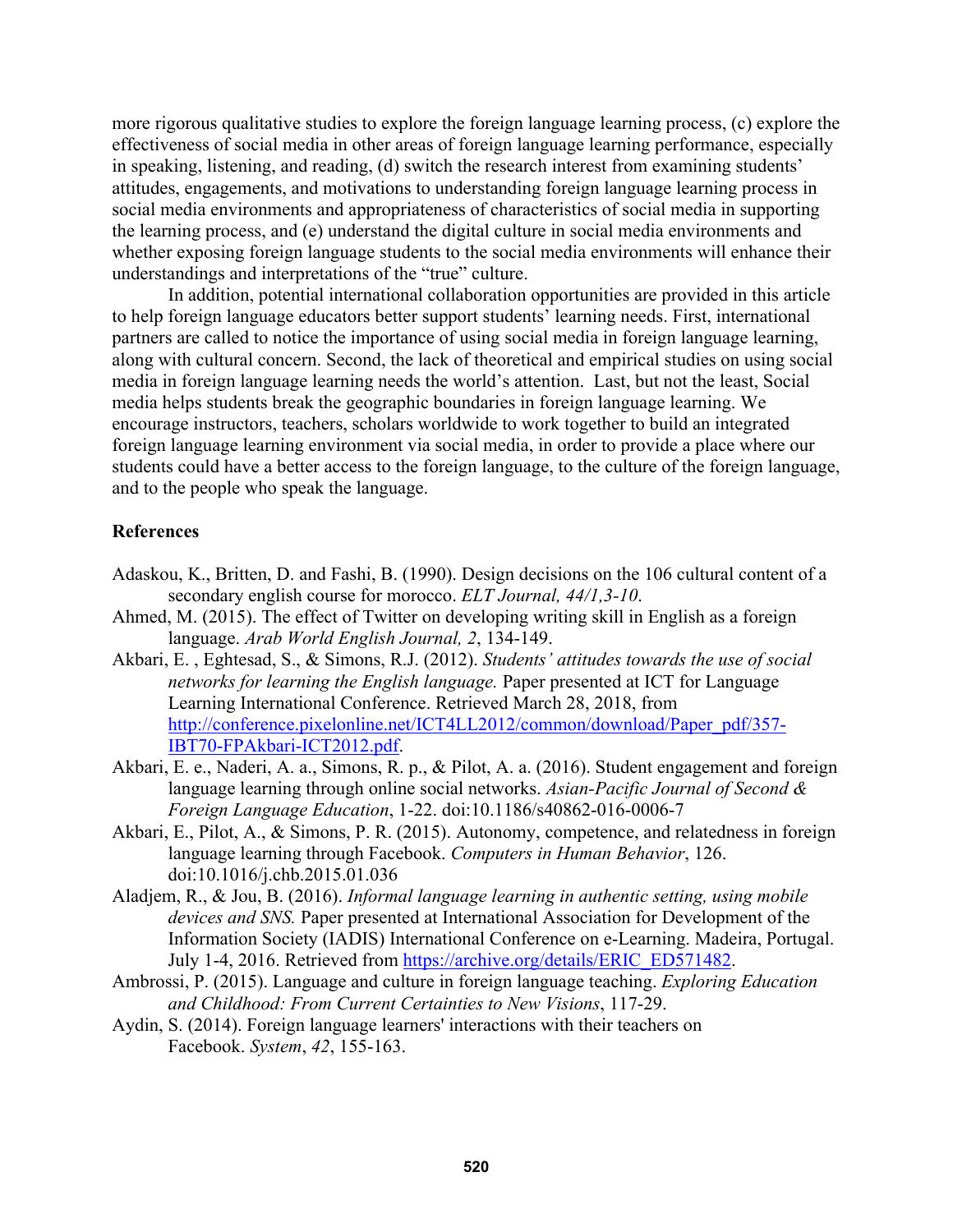- Baek, J., Yoo, Y., Lee, K., Jung, B., & Baek, Y. (2017). Using an instant messenger to learn a foreign language in a peer-tutoring environment. *Turkish Online Journal of Educational Technology-TOJET*, *16*(2), 145-152.
- Baföz, T. (2016). Pre-service EFL teachers' attitudes towards language learning through social media. *Procedia-Social and Behavioral Sciences*, *232*, 430-438.
- Barrot, J. S. (2016). Using Facebook-based e-portfolio in ESL writing classrooms: Impact and challenges. *Language, Culture and Curriculum*, (3), 286.
- Boonkit, K. (2011). Facebook: Bridging the gap between classroom English and real world reading for non-native learners of English. *International Journal of Arts & Sciences*, *4*(18), 207.
- Brown, H. D.(1994). *Principles of language learning and teaching* (3rd ed.). Englewood Cliffs, NJ: Prentice Hall Regents.
- Chun, D., Kern, R., & Smith, B. (2016). Technology in language use, language teaching, and language learning. *The Modern Language Journal*, *100*(S1), 64-80.
- Derakhshan, A. & Hasanabbasi, S. (2015). Social networks for language learning. *Theory and Practice in Language Studies, 5*(5), 1090-1095.
- Dizon, G. (2016). A comparative study of Facebook vs. paper-and-pencil writing to improve L2 writing skills. *Computer Assisted Language Learning*, (8), 1249.
- Dogoriti, E., Pange, J., & S. Anderson, G. (2014). The use of social networking and learning management systems in English language teaching in higher education. *Campus-Wide Information Systems*, *31*(4), 254-263.
- Dressler, R. & Dressler, A. (2016). Linguistic identity positioning in Facebook posts during second language study abroad: One teen's language use, experience, and awareness. *The Canadian Journal of Applied Linguistics, 19*(2), 22-43.
- Ekoc, A. (2014). Facebook groups as a supporting tool for language classrooms. *Turkish Online Journal of Distance Education, 15*(3), 18-26.
- Farzindar, A., & Inkpen, D. (2015). Natural language processing for social media. *Synthesis Lectures on Human Language Technologies*, *8*(2), 1-166.
- Fewell, N. (2014). Social networking and language learning with Twitter. *Research Papers in Language Teaching and Learning*, *5*(1), 223.
- Gabarre, S., Gabarre, C., Din, R., Shah, P., & Karim, A. A. (2016). Addressing foreign language learning anxiety with Facebook. *Creative Education*, *7*(1), 93.
- Gamble, C., & Wilkins, M. (2014). Student attitudes and perceptions of using Facebook for language learning. *Dimension*, *49*, 72.
- Grahl, B. (2013) The media of social media, available at: http://tristantreadwell.wordpress.com/tag/grahl/ (original article is deleted).
- Golonka, E. M., Bowles, A. R., Frank, V. M., Richardson, D. L., & Freynik, S. (2014). Technologies for foreign language learning: a review of technology types and their effectiveness. *Computer Assisted Language Learning*, *27*(1), 70-105.
- Godwin-Jones, R. (2016). Culture, language learning and technology. In F. Farr & L. Murray (Eds.), *The Routledge Handbook of Language Learning and Technology.* (pp. 255-268). London, UK: Routledge.
- Hasan, M. R., Ab Rashid, R., Yunus, K., Mohamed, S. B., & Zulkifli, N. I. (2016). A systematic review on informal learning of english language via Facebook. *Arab World English Journal*, (3), 36-47.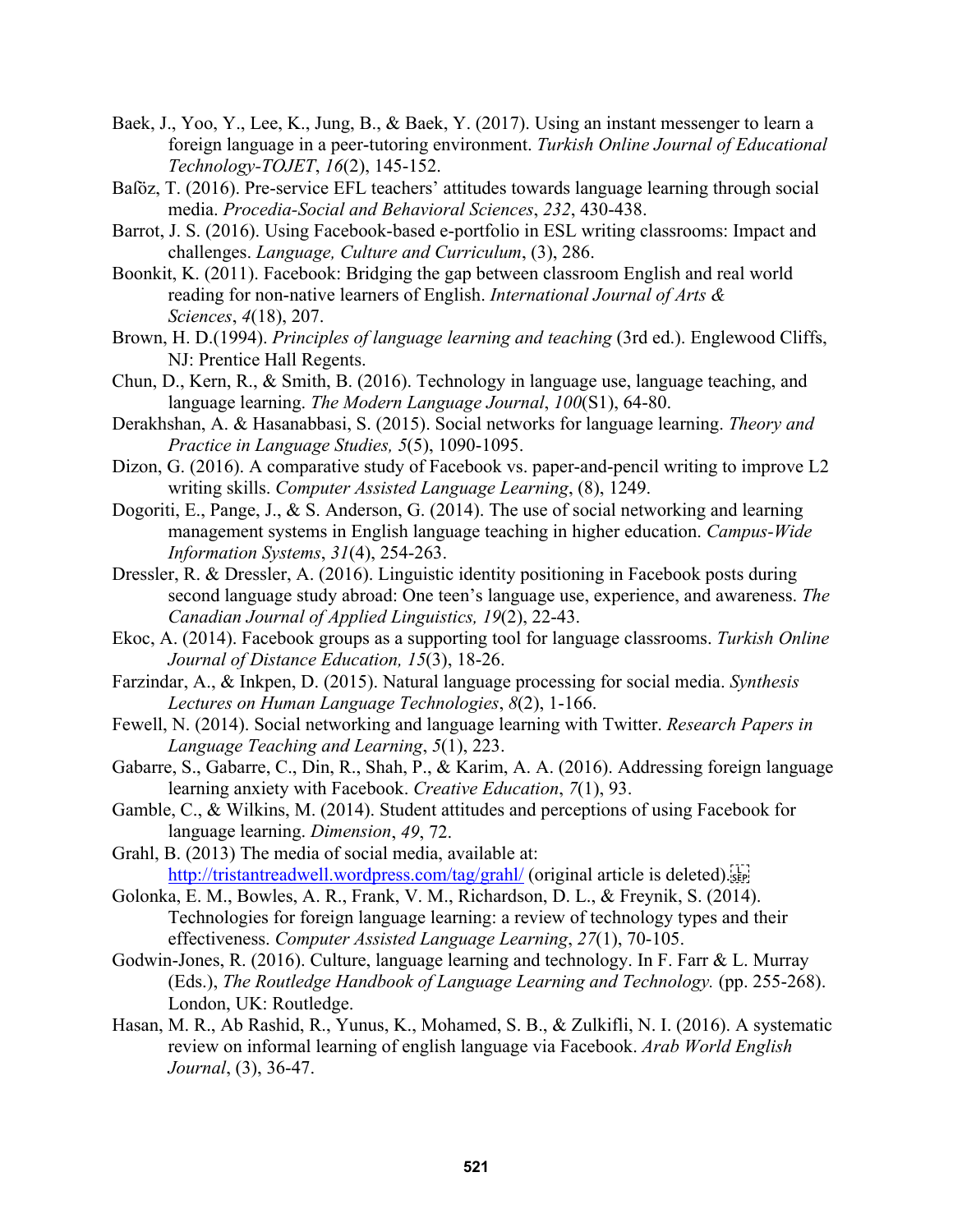- Hattem, D. & Lomicka, L. (2016). What the Tweets say: A critical analysis of Twitter research in language learning from 2009 to 2016. *E-learning and Digital Media*, *13*(1-2), 5-23.
- Harmandaoglu, E. (2012). The use of twitter in language learning and teaching. In *International Conference ICT for Language Learning 5th Edition, Florence*.
- Heidari, A., Ketabi, S., & Zonoobi, R. (2014). The role of culture through the eyes of different approaches to and methods of foreign language teaching. *Journal of Intercultural Communication*, *34*(6).
- Hsiao, Y. P. A., & Broeder, P. (2014). Let's tweet in Chinese! Exploring how learners of Chinese as a foreign language self-direct their use of microblogging to learn Chinese. *Language Learning in Higher Education, 4*(2), 469-488.
- Jiang, W. (2000). The relationship between culture and language. *ELT Journal, 54*(4), 328-334.
- Jones, A. (2014). Social media for informal minority language learning: Exploring Welsh learners' practices. *Journal of Interactive Media in Education, 1.* Retrieved from http://jime.open.ac.uk/articles/10.5334/jime.ak/
- Keesing, R. M. (1974). Theories of culture. *Annual review of anthropology*, *3*(1), 73-97.
- Kamnoetsin, T. (2014). *Social media use: A critical analysis of facebook's impact on collage EFL students' English writing in Thailand*. New Jearsey: Seton Hall University Dissertation and Theses.
- Khoshnoud, K., & Karbalaei, A. (2014). The effect of interaction through social networks sites on learning English in an Iranian EFL context. *Journal of Advances in English Language Teaching, 2*(2), 27.
- Kitchakarn, O. (2016). How students perceived social media as a learning tool in enhancing their language learning performance. *Turkish Online Journal of Educational Technology*, *15*(4), 53-60.
- Lim, H., & Fussell, S. R. (2017). Making sense of foreign language posts in social media. *Proc. ACM Hum.-Comput. Interact*, *1*.
- Lin, C., Warschauer, M., & Blake, R. (2016). Language learning through social networks: Perceptions and reality. *Language Learning & Technology, 20*(1), 124-147.
- Liu, M., Evans, M., Horwitz, E. K., Lee, S., McCrory, M., Park, J. B., & Parrish, C. (2013). *A study of the use of language learning websites with social network features by university ESL students*. In M. Lamy & K. Zourou (Eds.), Social Networking for Language education (pp. 137–157). NY: Palgrave MacMillan.
- Liu, M., Abe, K., Cao, M., Liu, S., Ok, D. U., Park, J. B., Parrish, C. & Sardegna, V. G. (2015). An analysis of social network websites for language learning: Implications for teaching and learning English as a second language. *CALICO Journal*, *32*(1), 114.
- Lomicka, L., & Lord, G. (2012). A tale of tweets: Analyzing microblogging among language learners. *SYSTEM -OXFORD*, (1). 48.
- Lomicka, L., & Lord, G. (2016). Social networking and language learning. In F. Farr & L. Murray (Eds.), *The Routledge Handbook of Language Learning and Technology.* (pp. 255-268). London, UK: Routledge.
- Lustig, M. W., & Koester, J. (1996). Intercultural *competence: Intercultural communication across cultures (2nd ed.)*. New York: Harper-Collins.
- McCarty, S. (2011). Social media to motivate language learners from before admission to after graduation. *Media in foreign language teaching and learning*, 87-106.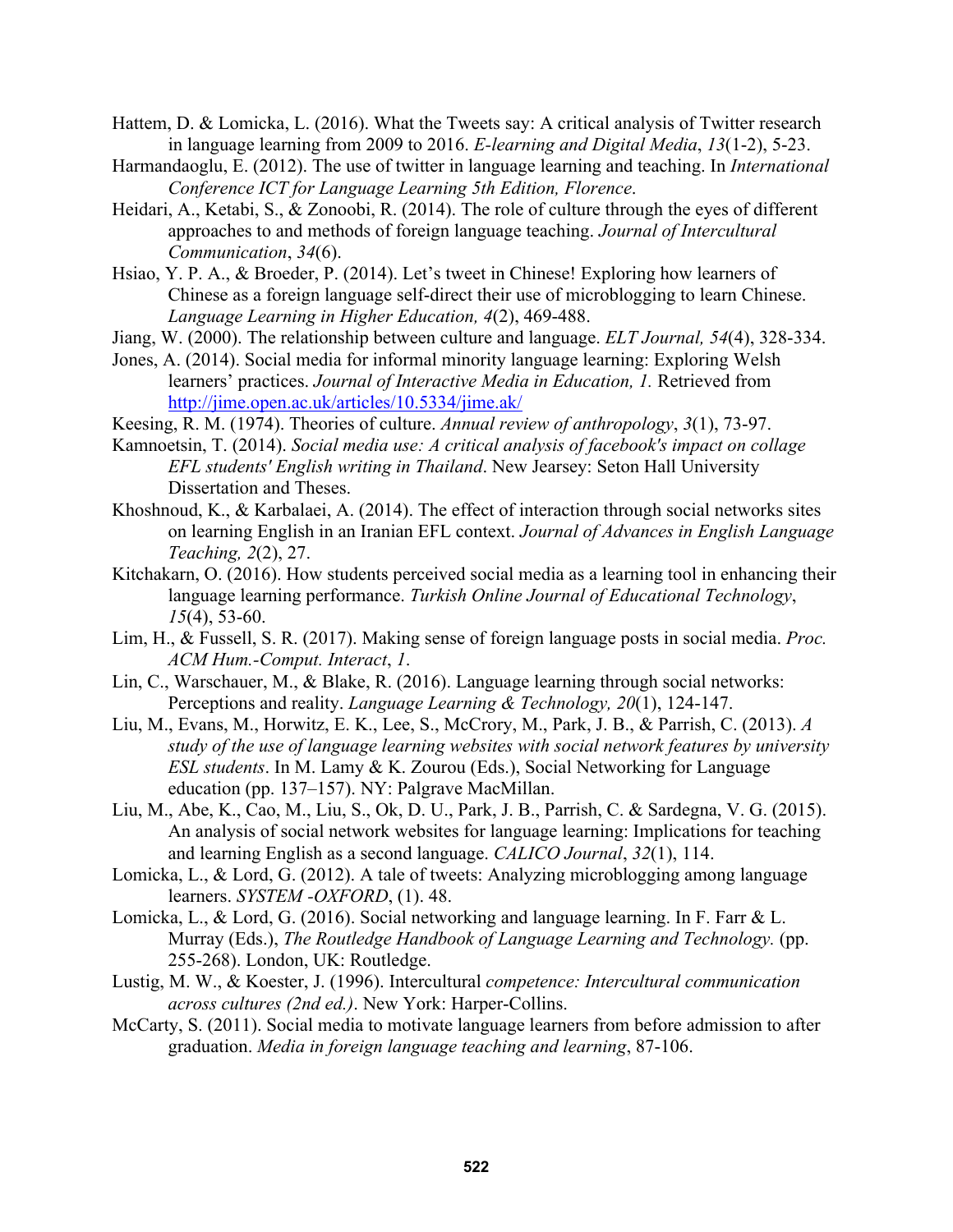- Momcilovic, N. & Petrovic, D. (2016). Facebook as a support to students learning german as a foreign language. *Elearning & Software for Education*, 2, 144-149. doi:10.12753/2066- 026X-16-105.
- Mompean, J. A., & Fouz-González, J. (2016). Twitter-based EFL pronunciation instruction. *Language Learning & Technology*, *20*(1), 166-190.
- Mondahl, M., & Razmerita, L. (2014). Social media, collaboration and social learning-A case study of foreign language learning. *Electronic Journal of E-learning*, *12*(4), 339-352.
- Nadkarni, A., & Hofmann, S. G. (2012). Why do people use Facebook?. *Personality and individual differences*, *52*(3), 243-249.
- Peeters, W. (2015). Tapping into the educational potential of facebook: encouraging out-of-class peer collaboration in foreign language learning. *Studies in Self-Access Learning Journal*, *6*(2), 176-190.
- Qarajeh, M. & Abdolmanafi-Rokni, S., J. (2015). The impact of social networking on the oral performance of efl learners. *Advances in Language and Literary Studies, 6*(2), 51-56.
- Rahimi, N. M., Azhan, N., Normeza, W., & Baharudin, H. (2015). Students' feedback towards using Facebook in learning Arabic language. *Asian Social Science*, *11*(28), 170.
- Richards, J. C. (2015). The changing face of language learning: Learning beyond the classroom. *RELC Journal*, *46*(1), 5-22.
- Robinson, G. L (1985). *Cross-cultural understanding: Processes and approaches for foreign language, English as a second language and bilingual educators*. Oxford: Pergamon.
- Saaty, A. A. (2015). Utilizing facebook in language classrooms: social constructivist and affective filter approaches. *Arab World English Journal*, *6*(4), 113-127.
- Samovar, L. A., Porter, R. E., and Stefani, L. A. (2000). *Communication between cultures*. Beijing: Foreign Language Teaching and Research Press.
- Singman, C. (2013). The effectiveness of social media activities on taiwanese undergraduates' efl grammar achievement (Doctoral dissertation). Order No. AAI 3527880 ProQuest. Web. 1 May 2016.
- Solmaz, O. (2017). Autonomous language learning on Twitter: Performing affiliation with target language users through# hashtags. *Journal of Language and Linguistic Studies*, *13*(2), 204-220.
- Sorensen, M. M. (2013). *Student attitudes toward social media technology as an enhancement to language acquisition* (Unpublished master's thesis). Brigham Young University-Provo*.*
- Tananuraksakul, N. (2015). An investigation into the impact of Facebook group usage on students' sffect in language learning in a Thai context. *International Journal of Teaching and Learning in Higher Education*, *27*(2), 235-246.
- Wang, C. & Chen, C. (2013). Effects of facebook tutoring on learning english as a second language. Retrieved from http://files.eric.ed.gov/fulltext/ED562299.pdf.
- Wang, S., & Kim, D. (2016). Incorporating Facebook in an intermediate-level Chinese language course: A case study. *IALLT Journal of Language Learning Technologies*, *44*(1).
- Wang, K. (2017). Status quo and prospective of WeChat in improving Chinese English learners' pronunciation. *English Language Teaching*, *10*(4), 140.
- Yang, Y., Crook, C., & O'Malley, C. (2014). Can a social networking site support afterschool group learning of Mandarin? *Learning, Media and Technology*, *39*(3), 267-282.
- Zhong, L., & Hartsell, T. (2015). Factors associated with electronic portfolio adoption among pre-service teachers. *Journal of Educational Technology Development and Exchange*, *8*(1), 49-66.